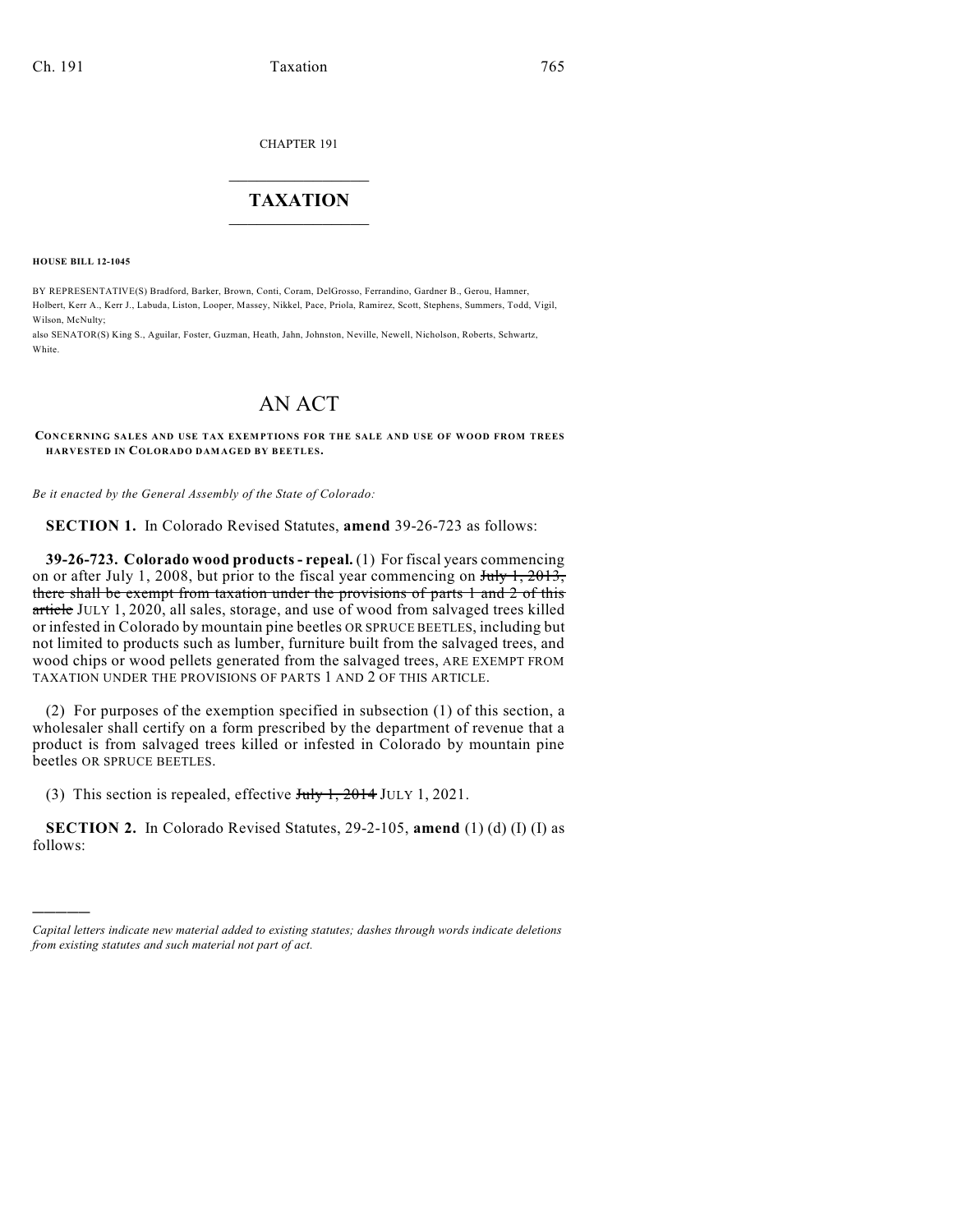## 766 Taxation Ch. 191

**29-2-105. Contents of sales tax ordinances and proposals.** (1) The sales tax ordinance or proposal of any incorporated town, city, or county adopted pursuant to this article shall be imposed on the sale of tangible personal property at retail or the furnishing of services, as provided in paragraph (d) of this subsection (1). Any countywide or incorporated town or city sales tax ordinance or proposal shall include the following provisions:

(d) (I) A provision that the sale of tangible personal property and services taxable pursuant to this article shall be the same as the sale of tangible personal property and services taxable pursuant to section 39-26-104, C.R.S., except as otherwise provided in this paragraph (d). The sale of tangible personal property and services taxable pursuant to this article shall be subject to the same sales tax exemptions as those specified in part 7 of article 26 of title 39, C.R.S.; except that the sale of the following may be exempted from a town, city, or county sales tax only by the express inclusion of the exemption either at the time of adoption of the initial sales tax ordinance or resolution or by amendment thereto:

(I) The exemption for sales of wood from salvaged trees killed or infested in Colorado by mountain pine beetles OR SPRUCE BEETLES AS specified in section 39-26-723, C.R.S.;

**SECTION 3.** In Colorado Revised Statutes, 29-2-109, **amend** (1) introductory portion as follows:

**29-2-109. Contents of use tax ordinances and proposals.** (1) The use tax ordinance, resolution, or proposal of any town, city, or county adopted pursuant to this article shall be imposed only for the privilege of using or consuming in the town, city, or county any construction and building materials purchased at retail or for the privilege of storing, using, or consuming in the town, city, or county any motor and other vehicles, purchased at retail on which registration is required, or both. For the purposes of this subsection (1), the term "construction and building materials" shall not include parts or materials utilized in the fabrication, construction, assembly, or installation of passenger tramways, as defined in section 25-5-702 (4), C.R.S., by any ski area operator, as defined in section 33-44-103 (7), C.R.S., or any person fabricating, constructing, assembling, or installing a passenger tramway for a ski area operator. The ordinance, resolution, or proposal may recite that the use tax shall not apply to the storage and use of wood from salvaged trees killed or infested in Colorado by mountain pine beetles OR SPRUCE BEETLES as exempted from the state use tax pursuant to section 39-26-723, C.R.S. The ordinance, resolution, or proposal may recite that the use tax shall not apply to the storage and use of components used in the production of energy, including but not limited to alternating current electricity, from a renewable energy source, as exempted from the state use tax pursuant to section 39-26-724, C.R.S. The ordinance, resolution, or proposal shall recite that the use tax shall not apply:

**SECTION 4. Applicability.** This act applies to the sales, storage, and use on or after July 1, 2012, of wood from salvaged trees killed or infested in Colorado by spruce beetles.